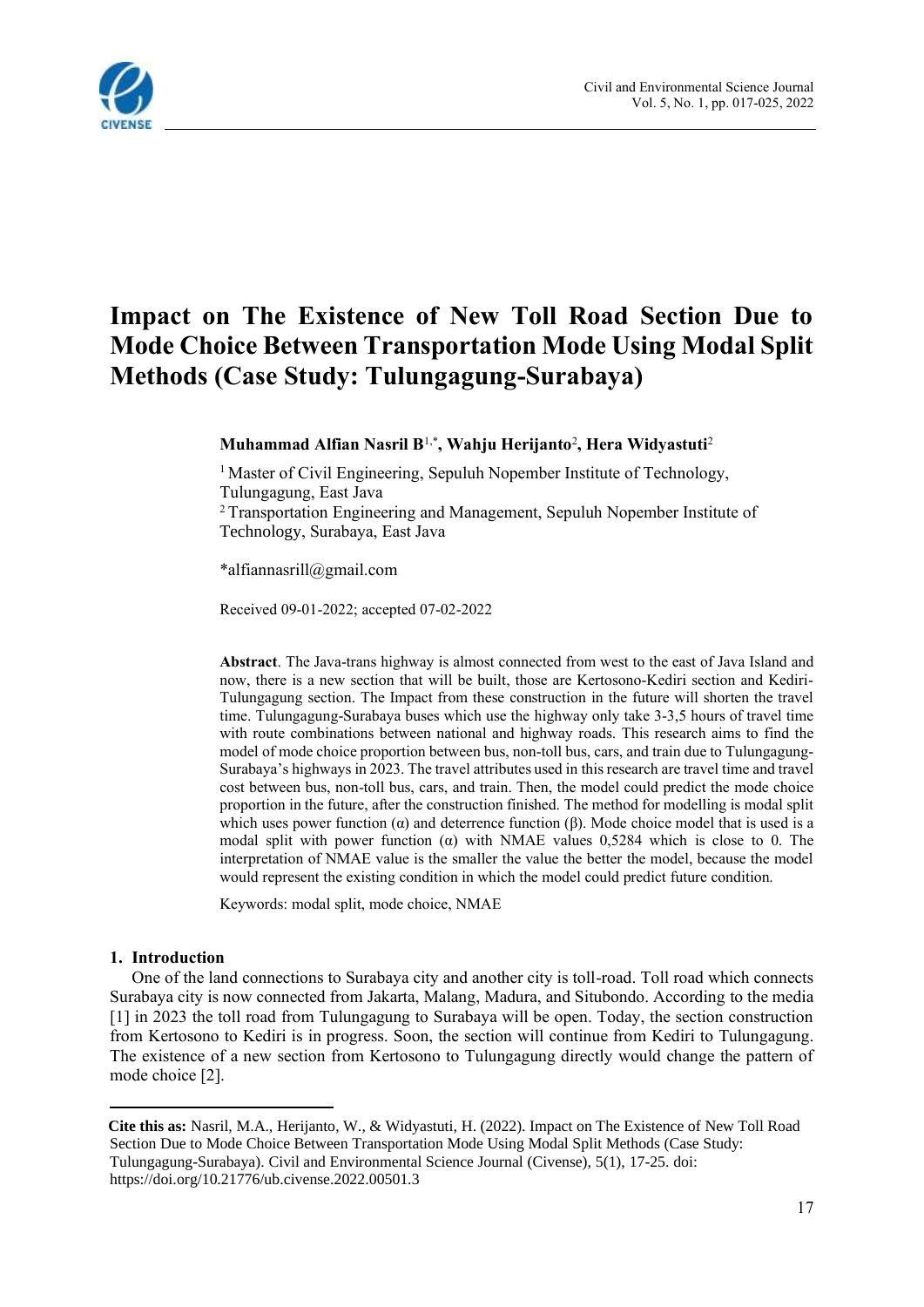

There are a lot of options to go to Surabaya from Tulungagung. For example, there are 2 types of buses which use toll roads and non-toll roads. Between those 2 options are given choices about travel time and travel cost. Bus that uses a toll road just needs 3-3.5 hours to do one trip from Tulungagung to Surabaya. Otherwise, buses that do not use toll-roads need about 3.5-4 hours or one trip from Tulungagung to Surabaya. Especially after Tulungagung to Surabaya is fully connected with a toll-road. Every transportation mode will go faster than before. The differentiation of travel time, travel distance, and travel cost would change the mode choice between transportation modes. In this research, the subject for this mode choice purpose are bus, private car, and train.

Mode choice is a part of decision making in transportation modelling that inflicts a lot of identifications, such as a relevant mode transportation performance, appropriate mode choice, level of service, and evaluation of mode performance [3]. The owner or developer focuses on travel cost and time [4].

The main problem in this research is the existence of a toll road new section between Kertosono to Tulungagung as a new competition that causes a different mode choice between bus, car, and train. The aspect of mode choice that is used in this research is the differentiation between travel cost and travel time. This research aims to get a model for mode choice between bus, car, and train after a new section of Kertosono-Tulungagung finishes in 2023RD.

### **2. Material and Methods**

This section contains work steps that would be used to guide this research. This section aims to make this research go well, systematically, and could reach the goals.

#### *2.1. Time and Location*

This research is located in Gayatris's Bus Station and Tulungagung Train Stop in Tulungagung district. This research is done in a couple days (weekdays and weekend) for doing a survey. Because of pandemic COVID-19, the survey uses google form.

|    | <b>SCENARIOS</b>                                                                                                                     |
|----|--------------------------------------------------------------------------------------------------------------------------------------|
| X1 | If economic bus or non-toll bus still exist and did not use toll-road                                                                |
| X2 | If trains still exist without travel time and travel cost changes.                                                                   |
| X3 | VIP bus or toll bus use combination routes like Tulungagung-Kertosono not using<br>toll-road and Kertosono-Surabaya using toll road. |
| X4 | If VIP bus or toll bus use combination routes like Tulungagung-Kediri not using<br>toll-road and Kediri-Surabaya using toll road.    |
| X5 | If VIP bus or toll bus directly goes from Tulungagung to Surabaya using toll road.                                                   |
| X6 | If cars use combination routes like Tulungagung-Kertosono not using toll-road and<br>Kertosono-Surabaya using toll road.             |
| X7 | If cars use combination routes like Tulungagung-Kediri not using toll-road and<br>Kediri-Surabaya using toll roads.                  |
| X8 | If a car directly goes from Tulungagung to Surabaya using a toll road.                                                               |

**Table 1**. Scenarios which use for Stated Preferences survey

## *2.2. Research Survey*

In this research, the method of survey is stated and revealed preferences. Revealed preferences and Stated preferences are included in the Discrete Choice Experimental (DCE) method. The preparation of the DCE should be carried out in 3 phases. The first phase is conducting a literature review and survey at the research site which aims to obtain the variables on the questionnaire that have been used in the past in the analysis of mode selection. The second phase is to conduct interviews with experts in mode selection analysis with the aim of controlling the feasibility of the questionnaire. The last phase is conducting an interview experiment with respondents with the aim of adjusting the variables that have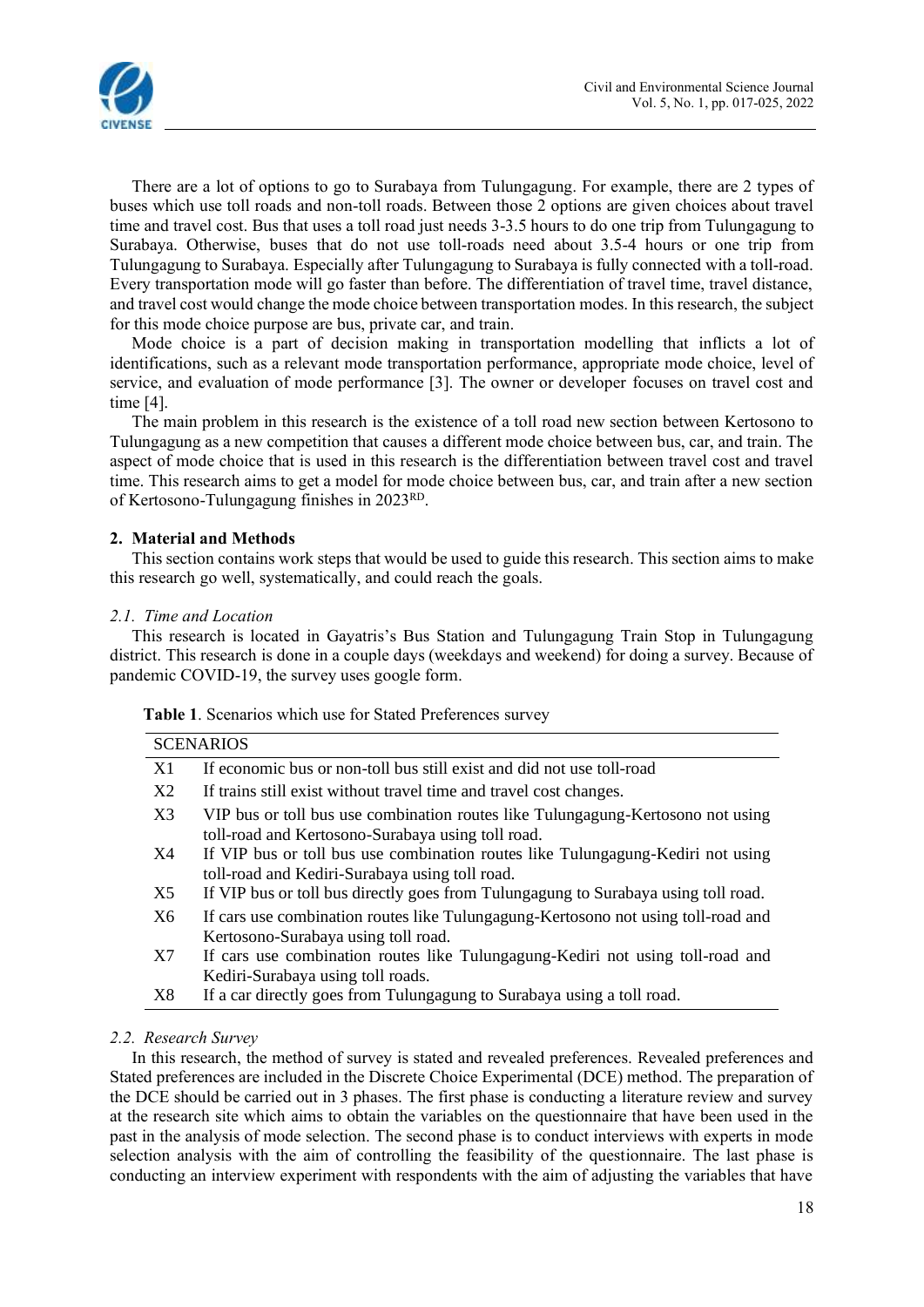

been used with field conditions [5]. Stated preferences methods made based on hypotheses which adjusted with transportation users [6]. Hypothesis made based on determined generalised cost according to mode route. Attributes which are used in hypothesis construction are based on travel cost, travel time, and variation of route. All the scenarios based on years of 2023<sup>rd</sup> after a new section of toll road was already built. The following table which is used for the scenario for stated preferences method is shown on Table 1.

## *2.3. Analysis of Data*

Collected data which was obtained from the stated preferences survey is being processed and then being analysed using statistical methods. This research uses modal split with power and difference function to get a model of Tulungagung-Surabaya mode choice proportion between modes.

*2.3.1. Deciding Mode Transportation Generalised Cost.* Cost determination is based on type of mode. For passenger car, the generalised cost are toll road cost, vehicle operation cost, and value of time. Otherwise, for public transportation, generalised cost which used are ticket cost and value of time. If written in the form of formula is as follows:

Generalised cost = 
$$
a_0 + a_1x_1 + a_2x_2
$$

With,

- $a_0$  = toll cost (Rp)
- $\bullet$   $a_1$  = vehicle operation cost (Rp/km)
- $x_1$  = travel distance (km)
- $a_2$  = value of time (Rp/hours)
- $x_2$  = travel time (hours)

For public transport generalised cost is as follows:

Generalised cost = 
$$
a_0 + a_1x_1
$$

With,

- $a_0$  = ticket cost (Rp)
- $a_1$  = value of time (Rp/hours)
- $x_1$  = travel time (minutes)

*2.3.2. Mode Choice Using Mode Split Methods.* Mode choice model in this research is using modal split with two different kind of function that is power function  $\alpha$ ) and difference function  $\beta$ ) which is written in this form of formula [7]: **Power function (***α)*

$$
PModel = \frac{CModa1^{-\alpha Model1}}{CMode1^{-\alpha Model1} + CMode2^{-\alpha Model2} + CMode3^{-\alpha Model3} + CMode4^{-\alpha Model4}}
$$

## **Deterrence function (β)**

$$
ENode1 = \frac{EXP(-\beta Model1. \textit{CModel})}{EXP(-\beta Model1. \textit{CModel}) + EXP(-\beta Model2. \textit{CModel2}) + EXP(-\beta Model3. \textit{CModel3}) + EXP(-\beta Model4. \textit{CModel})}
$$

In the beginning of analysis is using assumption of the power function,  $\alpha =1$  and the deterrence function, β = 0,00001. Then, the proportion value of mode choice with those assumption is minus by the proportion of existing mode choice, in this case the value of proportion of existing mode choice is got from survey. The deviation value between model assumption and existing is absolute. Then, add up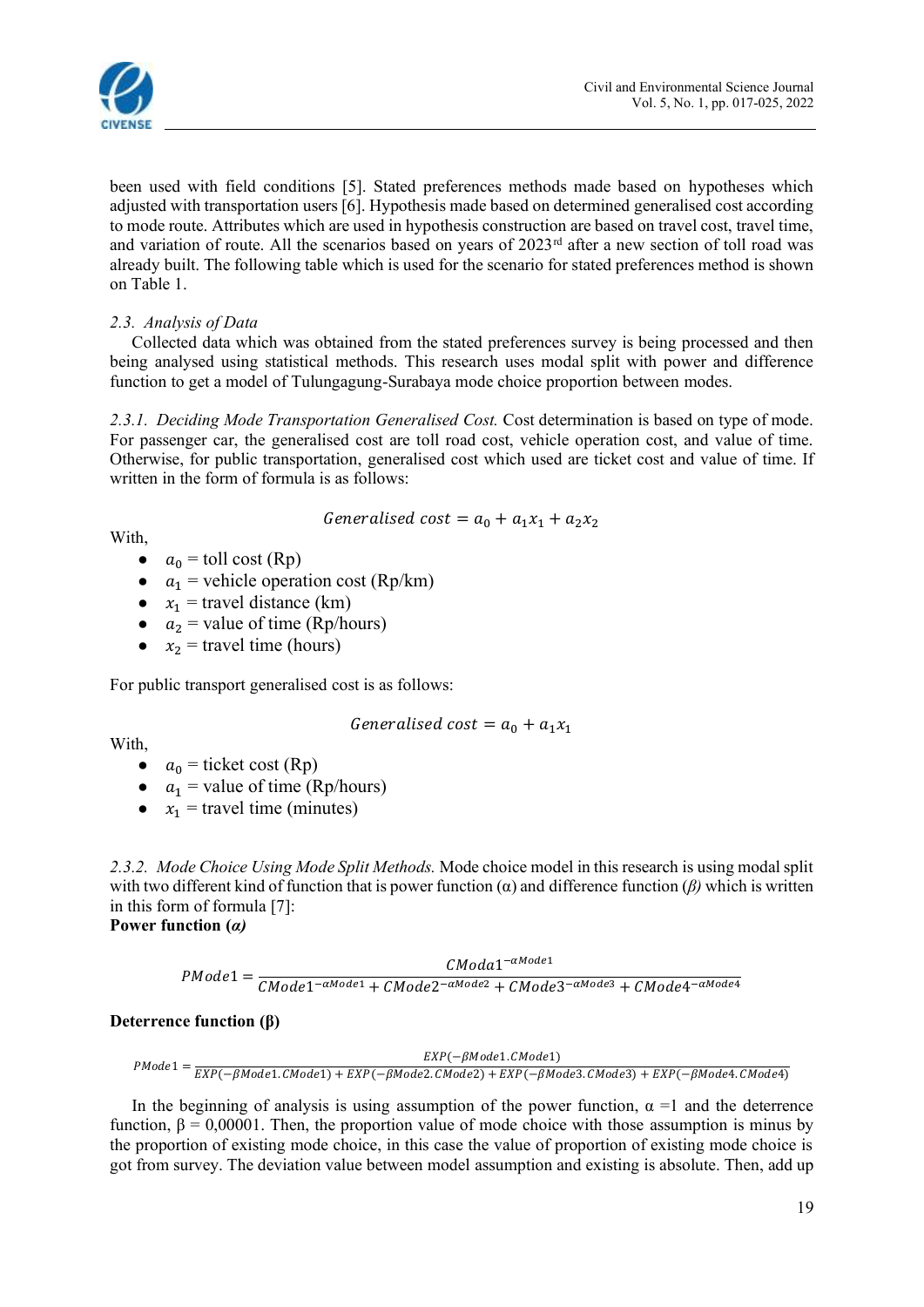

all the values of the deviation and find the average. This average value we call it MAE indicator, then the MAE value divides with the average of existing mode choice proportion. The result is NMAE. NMAE is an error indicator of the model. The smaller the value, the model can be said to be close to the existing condition. To get the model close to the existing condition, the function value should be calibrated to get the minimum value of NMAE.

The calibration is using a tool from Excel which is named Excel Solver. The method in excel solver that is used is GRG Nonlinear. The steps to use the excel solver are:

- 1. Load the excel solver by Option > File > Add-In > Add-In Excel > To > Add-In Solver then tick the Add-in Solver option.
- 2. Open the excel solver by clicking Data > Excel Solver, then the excel solver window should appear.
- 3. Choosing the NMAE and put it in the "Set Objective" column.
- 4. Choosing "Min '' or minimal parameters to get the smallest possibilities of NMAE value.
- 5. Choosing the function value (power or deterrence function) and put it in the "By Changing Variable Cells" column that soon will change by itself because of the analysis. In this step, the function values are calibrated.
- 6. Choosing "GRG Nonlinear" method of solving in the "Solving Method" column.
- 7. Final step, click on the "Solve" to find the calibrated value of difference or power function,
- 8. After the analysis completed, the function value will be changed and the value will be used in the model or the value has been calibrated.

#### **3. Result and Discussion**

#### *3.1. Number of Samples*

Defining the number of samples in this research is using the Slovin formula. The population being used is the population of public transportation users in Tulungagung. The number of samples is based on average daily passenger [7] but in this research is used average annual passenger which give the same result like average daily passenger.

The average of annual passenger number of public transportation users in Tulungagung are 2.417.401. *e* value or error value is 10% and the number of samples are:

$$
n = \frac{N}{1 + Ne^2} = \frac{2417401}{1 + 2417401(0.1)^2} = 100 \, sample
$$

From Slovin formula we got 100 minimum samples. But, in this research we used 200 samples, in case to avoid invalidity.

| $O-D$                    |                   | Distance to Toll                   | <b>Toll Road</b> |                      | <b>Bus Ticket</b> |                      | <b>Toll Cost</b>   |                  | Travel time (hours) |  |
|--------------------------|-------------------|------------------------------------|------------------|----------------------|-------------------|----------------------|--------------------|------------------|---------------------|--|
|                          |                   | Gate (km)                          |                  | Distance (km)        |                   |                      | Car                | Car              | <b>Bus</b>          |  |
| Tulungagung-<br>Surabaya | 4.5<br>152.65     |                                    |                  |                      | <b>IDR 50.000</b> | <b>IDR</b> 149,007   | 2.02               | 2.06             |                     |  |
| Value of Time            |                   | Vehicle<br><b>Operational Cost</b> |                  |                      | VoT x Distances   |                      |                    | Generalised Cost |                     |  |
| Car                      | <b>Bus</b>        |                                    |                  | Car                  |                   | <b>Bus</b>           | Car                |                  | Bus                 |  |
| <b>IDR</b> 18.269        | <b>IDR 20.471</b> | <b>IDR 2.780</b>                   |                  | <b>IDR</b><br>36,915 |                   | <b>IDR</b><br>42.132 | <b>IDR 623,000</b> |                  | <b>IDR 93,000</b>   |  |

**Table 2.** Generalised cost of Tulungagung-Surabaya route

#### *3.2. Generalised Cost of Tulungagung-Surabaya Route*

In the years of  $2023<sup>rd</sup>$ , after all the sections connected, calculation of generalised cost is shown in the Table 2. The generalised cost calculation divided into 3 calculation scenarios, i.e., GC Tulungagung-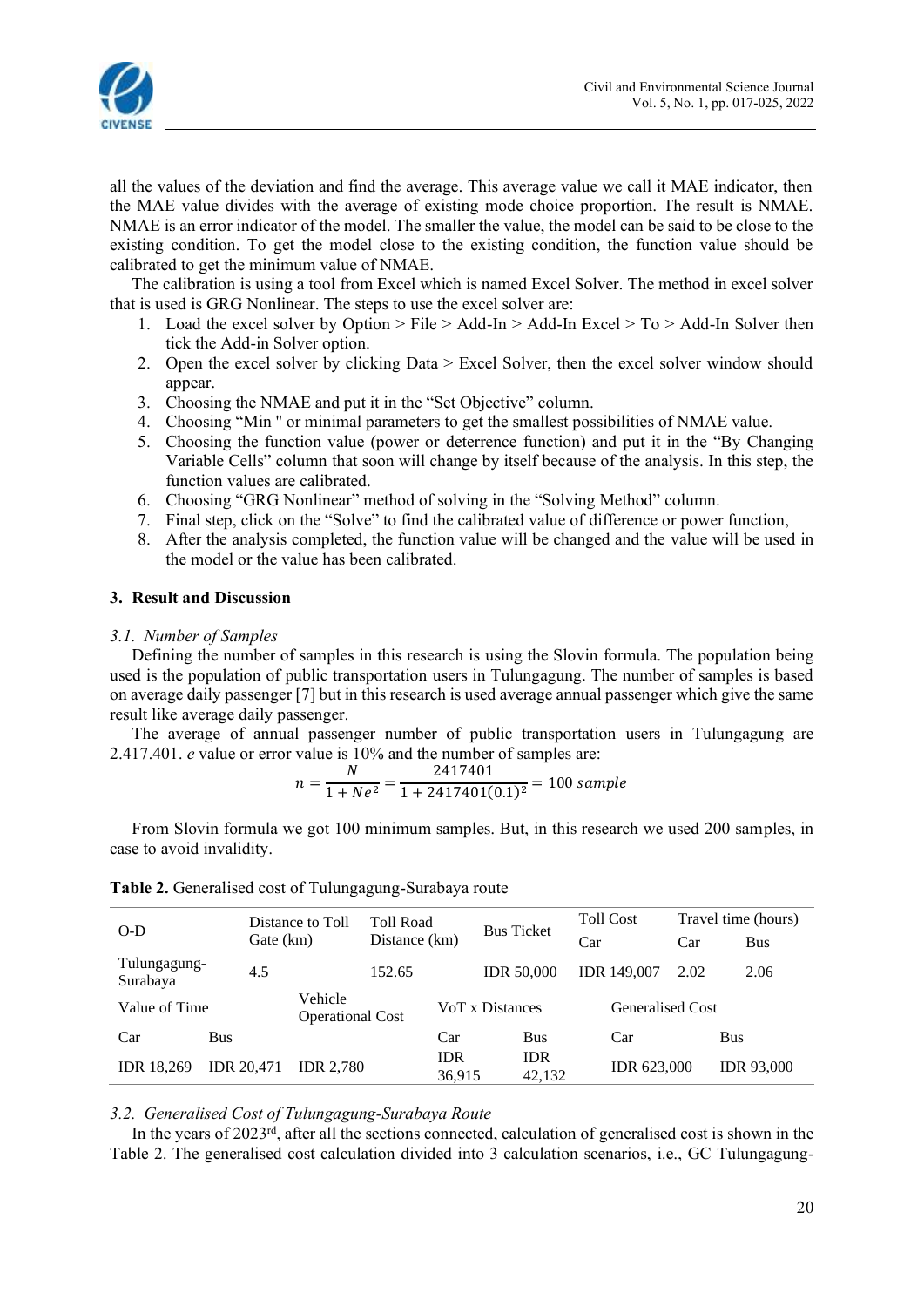

Surabaya, Tulungagung-Kertosono-Surabaya, and Tulungagung-Kediri-Surabaya. Travel speed assumption is 60 km/hours.

| $O-D$                              |            | Distance to                | <b>Toll Road</b><br>Distance (km) |                 | Bus                   | <b>Toll Cost</b> |                         | Travel time (hours) |  |
|------------------------------------|------------|----------------------------|-----------------------------------|-----------------|-----------------------|------------------|-------------------------|---------------------|--|
|                                    |            | Toll Gate (km)             |                                   |                 | Ticket                | Car              | Car                     | Bus                 |  |
| Tulungagung-<br>Kertosono-Surabaya |            | 64.6                       | 80.75                             |                 | R <sub>p</sub> 30,000 | Rp85,060         | 2.62                    | 3.16                |  |
| Value of Time                      |            | <b>Vehicle Operational</b> |                                   | VoT x Distances |                       |                  | <b>Generalised Cost</b> |                     |  |
| Car                                | <b>Bus</b> | Cost                       |                                   |                 | Bus                   | Car              |                         | <b>Express Bus</b>  |  |
| Rp18,269                           | Rp20,471   | Rp2,780                    |                                   | Rp47,945        | Rp64,744              | Rp538,000        |                         | Rp95,000            |  |

**Table 3.** Generalised cost of Tulungagung-Kertosono-Surabaya route

**Table 4.** Generalised cost of Train and Non-Toll Bus

| $O-D$                                  | Travel<br>Distances (km) | Train<br>Ticket   | Travel<br>Time<br>(Hours) | Value of Time     | Generalised Cost        |
|----------------------------------------|--------------------------|-------------------|---------------------------|-------------------|-------------------------|
|                                        |                          |                   | Train                     | Train             | Train                   |
| Tulungagung-Surabaya<br>(Train)        | 143                      | <b>IDR</b> 18,000 | 5.11                      | <b>IDR</b> 9,320  | <b>IDR 66,000</b>       |
| $O-D$                                  | Travel<br>Distances (km) | <b>Bus Ticket</b> | Travel<br>Time<br>(Hours) | Value of Time     | <b>Generalised Cost</b> |
|                                        |                          |                   | Bus                       | Bus               | Bus                     |
| Tulungagung-Surabaya<br>(non-toll bus) | 145.35                   | <b>IDR 25,000</b> | 3.63                      | <b>IDR 20,471</b> | <b>IDR</b> 100,000      |

#### *3.3. Characteristic of Transportation User*

The characteristics of Tulungagung-Surabaya transportation users are obtained from a survey. We got 201 respondents and the characteristic are divided into sex, age, last education, job, salary, trip purposes, and vehicle ownership.

Sex characteristic of transportation user is dominated by female with 111 people and another 90 people is male. Then, age characteristic is dominated by 21-30 years old with 149 people or 74% and the smallest user is 41-50 years old with 6 people or 6%. The last user education is dominated by bachelor degree with 102 people or 51% and the smallest user is master degree job with 7 people or 3% from total data. The job background is dominated by a student with 85 people or 42% and the smallest user is professional job with 4 people of 2% from total data. Then, the user characteristic about salary is dominated by user with un-salary user or jobless with 63 people or 31% and the smallest user is 6-8 million rupiah per month with 7 people or 4% from total data Next is about the purpose of the trip. It is dominated by family or social purpose with 65 people or 32% and the smallest respondent is about business trip with 14 people or 7% from total data.

## *3.4. Mode Choice Using Modal Split*

In the beginning of the mode choice analysis is data grouping. The purpose of data grouping is for determining the total of origin-destination respondents. But, in this research, we do not use origin destination as a grouping method, because there is too much origin and destination that makes the data would not group. This research uses travel distance from home to the mode location and from the drop point to final destination. The data is categorical and makes it into the average value of distance. The distance and average are shown in Table 5 below.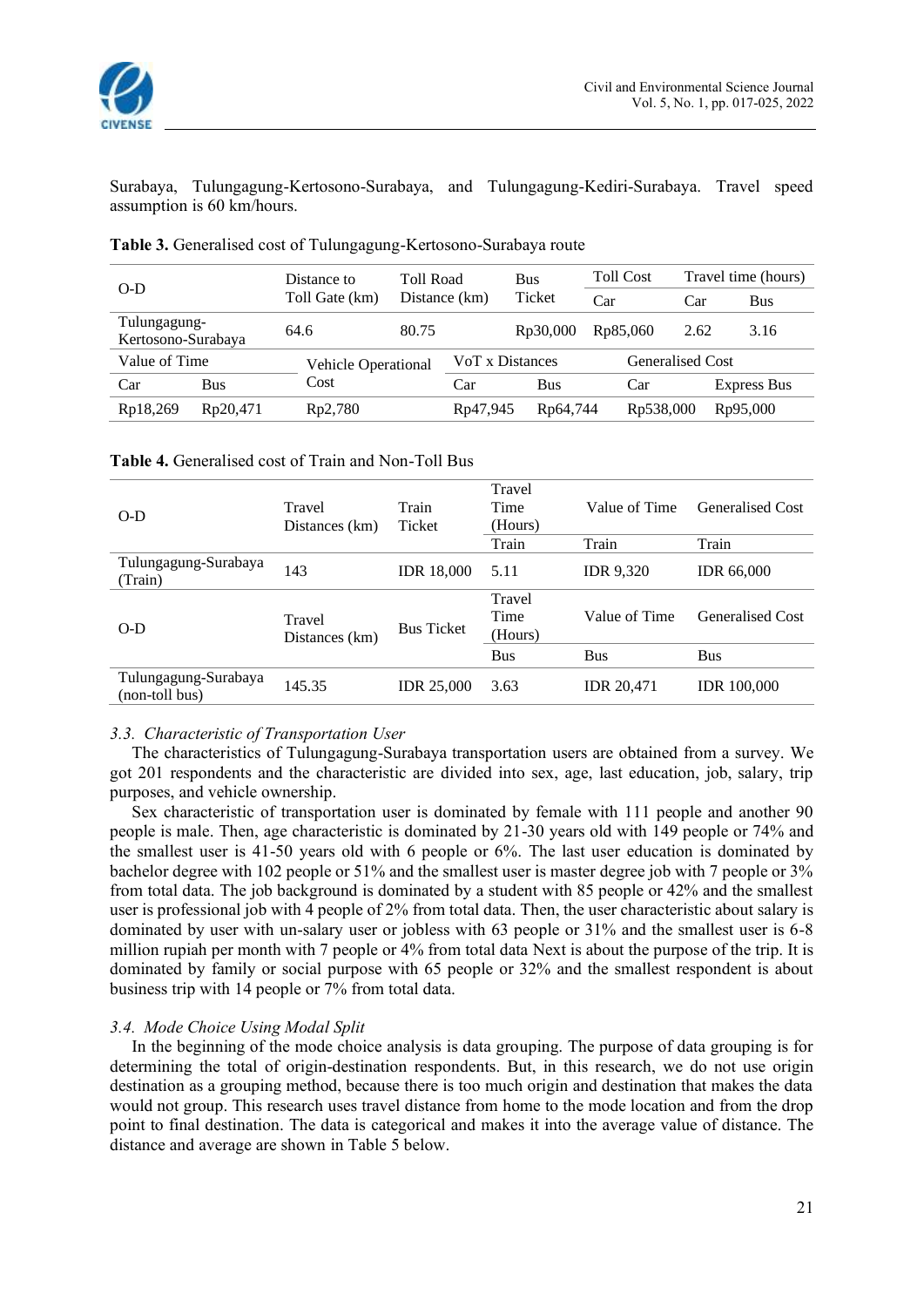

| Distance Categories | Average |
|---------------------|---------|
| Less than 3 km      | 3 km    |
| $3-5$ km            | 4 km    |
| 5-7 km              | 6 km    |
| $7-10 \text{ km}$   | 8.5 km  |
| $10-12 \text{ km}$  | 11 km   |
| More than 12 km     | 12 km   |

**Table 5.** Data grouping categories

The next analysis is calculating extra cost that will add into the generalised cost in every mode. This additional cost is a cost for doing a trip from home to the mode location and from the drop point to final destination.

The value of time being used is the value of time of the motorcycle. Because, from the survey result, the most vehicle that has been used for a trip from home to the mode location and from the drop point to final destination is a motorcycle. Travel speed assumption is about 40 km/hours then from it, we got the travel time. Then, the generalised cost is travel time times value of time.

| Categories of<br>distance from<br>origin to mode<br>location $(A)$ | Categories of<br>distance from the<br>drop point to<br>destination(B) | Average<br>of $(A)$ | VoT<br>(Rp/minutes) | Travel<br>time<br>(minutes) | $VoT x$ tt $(A)$ | Avera<br>ge of<br>(B) | Travel<br>time<br>(minutes) | VoT x tt<br>(B)  |
|--------------------------------------------------------------------|-----------------------------------------------------------------------|---------------------|---------------------|-----------------------------|------------------|-----------------------|-----------------------------|------------------|
| $10-12$ km                                                         | 10-12 km                                                              | 11                  | 221.51              | 16.5                        | IDR 3,655        | 11                    | 16.5                        | <b>IDR 3,655</b> |
| 10-12 km                                                           | $5-7$ km                                                              | 11                  | 221.51              | 16.5                        | <b>IDR 3,655</b> | 6                     | 9                           | <b>IDR 1,994</b> |
| 10-12 km                                                           | $7-10$ km                                                             | 11                  | 221.51              | 16.5                        | <b>IDR 3.655</b> | 8.5                   | 12.75                       | <b>IDR 2,824</b> |
| 10-12 km                                                           | Less than 3 km                                                        | 11                  | 221.51              | 16.5                        | <b>IDR 3,655</b> | 3                     | 4,5                         | <b>IDR 997</b>   |
| $3-5$ km                                                           | 10-12 km                                                              | 4                   | 221.51              | 6                           | <b>IDR</b> 1.329 | 11                    | 16.5                        | <b>IDR 3,655</b> |
| $3-5$ km                                                           | $3-5$ km                                                              | 4                   | 221.51              | 6                           | <b>IDR</b> 1,329 | $\overline{4}$        | 6                           | <b>IDR</b> 1,329 |
| $3-5$ km                                                           | $5-7$ km                                                              | 4                   | 221.51              | 6                           | <b>IDR 1,329</b> | 6                     | 9                           | <b>IDR 1,994</b> |
| $3-5$ km                                                           | $7-10$ km                                                             | $\overline{4}$      | 221.51              | 6                           | <b>IDR</b> 1,329 | 8.5                   | 12.75                       | <b>IDR 2,824</b> |
| $3-5$ km                                                           | Less than 3 km                                                        | 4                   | 221.51              | 6                           | <b>IDR</b> 1,329 | 3                     | 4.5                         | <b>IDR 997</b>   |
| $3-5$ km                                                           | More than 12 km                                                       | 4                   | 221.51              | 6                           | <b>IDR</b> 1,329 | 12                    | 18                          | <b>IDR 3,987</b> |
| $5-7$ km                                                           | $10-12$ km                                                            | 6                   | 221.51              | 9                           | <b>IDR 1,994</b> | 11                    | 16.5                        | <b>IDR 3,655</b> |
| $5-7$ km                                                           | $3-5$ km                                                              | 6                   | 221.51              | 9                           | <b>IDR 1,994</b> | $\overline{4}$        | 6                           | <b>IDR</b> 1,329 |
| $5-7$ km                                                           | $5-7$ km                                                              | 6                   | 221.51              | 9                           | <b>IDR 1,994</b> | 6                     | 9                           | <b>IDR 1,994</b> |
| $5-7$ km                                                           | $7-10$ km                                                             | 6                   | 221.51              | 9                           | <b>IDR</b> 1.994 | 8.5                   | 12.75                       | <b>IDR 2.824</b> |
| $5-7$ km                                                           | Less than 3 km                                                        | 6                   | 221.51              | 9                           | <b>IDR</b> 1,994 | 3                     | 4.5                         | <b>IDR 997</b>   |
| $5-7$ km                                                           | More than 12 km                                                       | 6                   | 221.51              | $\mathbf{Q}$                | <b>IDR 1,994</b> | 12                    | 18                          | <b>IDR 3,987</b> |
| $7-10$ km                                                          | 10-12 km                                                              | 8,5                 | 221.51              | 12.75                       | <b>IDR 2,824</b> | 11                    | 16.5                        | <b>IDR 3,655</b> |
| $7-10$ km                                                          | $3-5$ km                                                              | 8,5                 | 221.51              | 12.75                       | <b>IDR 2,824</b> | $\overline{4}$        | 6                           | <b>IDR</b> 1,329 |
| 7-10 km                                                            | $5-7$ km                                                              | 8,5                 | 221.51              | 12.75                       | <b>IDR 2,824</b> | 6                     | 9                           | <b>IDR 1,994</b> |
| $7-10$ km                                                          | $7-10$ km                                                             | 8,5                 | 221.51              | 12.75                       | <b>IDR 2,824</b> | 8.5                   | 12.75                       | <b>IDR 2,824</b> |
| $7-10$ km                                                          | More than 12 km                                                       | 8,5                 | 221.51              | 12.75                       | <b>IDR 2,824</b> | 12                    | 18                          | <b>IDR 3,987</b> |
| Less than 3 km                                                     | 10-12 km                                                              | 3                   | 221.51              | 4,5                         | <b>IDR 997</b>   | 11                    | 16.5                        | <b>IDR</b> 3,655 |
| Less than 3 km                                                     | $3-5$ km                                                              | 3                   | 221.51              | 4,5                         | <b>IDR 997</b>   | $\overline{4}$        | 6                           | <b>IDR</b> 1,329 |
| Less than 3 km                                                     | $5-7$ km                                                              | 3                   | 221.51              | 4,5                         | <b>IDR 997</b>   | 6                     | 9                           | <b>IDR</b> 1,994 |
| Less than 3 km                                                     | $7-10$ km                                                             | 3                   | 221.51              | 4,5                         | <b>IDR 997</b>   | 8.5                   | 12.75                       | <b>IDR 2,824</b> |
| Less than 3 km                                                     | Less than 3 km                                                        | 3                   | 221.51              | 4,5                         | <b>IDR 997</b>   | 3                     | 4,5                         | <b>IDR 997</b>   |
| More than 12 km                                                    | $10-12$ km                                                            | 12                  | 221.51              | 18                          | <b>IDR 3,987</b> | 11                    | 16.5                        | <b>IDR 3,655</b> |
| More than 12 km                                                    | $3-5$ km                                                              | 12                  | 221.51              | 18                          | <b>IDR 3,987</b> | $\overline{4}$        | 6                           | <b>IDR</b> 1,329 |
| More than 12 km                                                    | $5-7$ km                                                              | 12                  | 221.51              | 18                          | <b>IDR 3,987</b> | 6                     | 9                           | <b>IDR</b> 1,994 |
| More than 12 km                                                    | $7-10$ km                                                             | 12                  | 221.51              | 18                          | <b>IDR 3,987</b> | 8.5                   | 12.75                       | <b>IDR 2,824</b> |
| More than 12 km                                                    | Less than 3 km                                                        | 12                  | 221.51              | 18                          | <b>IDR 3,987</b> | 3                     | 4.5                         | <b>IDR 997</b>   |
| More than 12 km                                                    | More than 12 km                                                       | 12                  | 221.51              | 18                          | <b>IDR 3,987</b> | 12                    | 18                          | <b>IDR 3,987</b> |

**Table 6.** Extra cost for generalised cost

The extra cost could be a factor for a mode choice. Research in Barcelona stated if extra cost influences the mode choice. When travel cost for car increase, there is a probability for rail based transportation increase by a passenger than a car [8]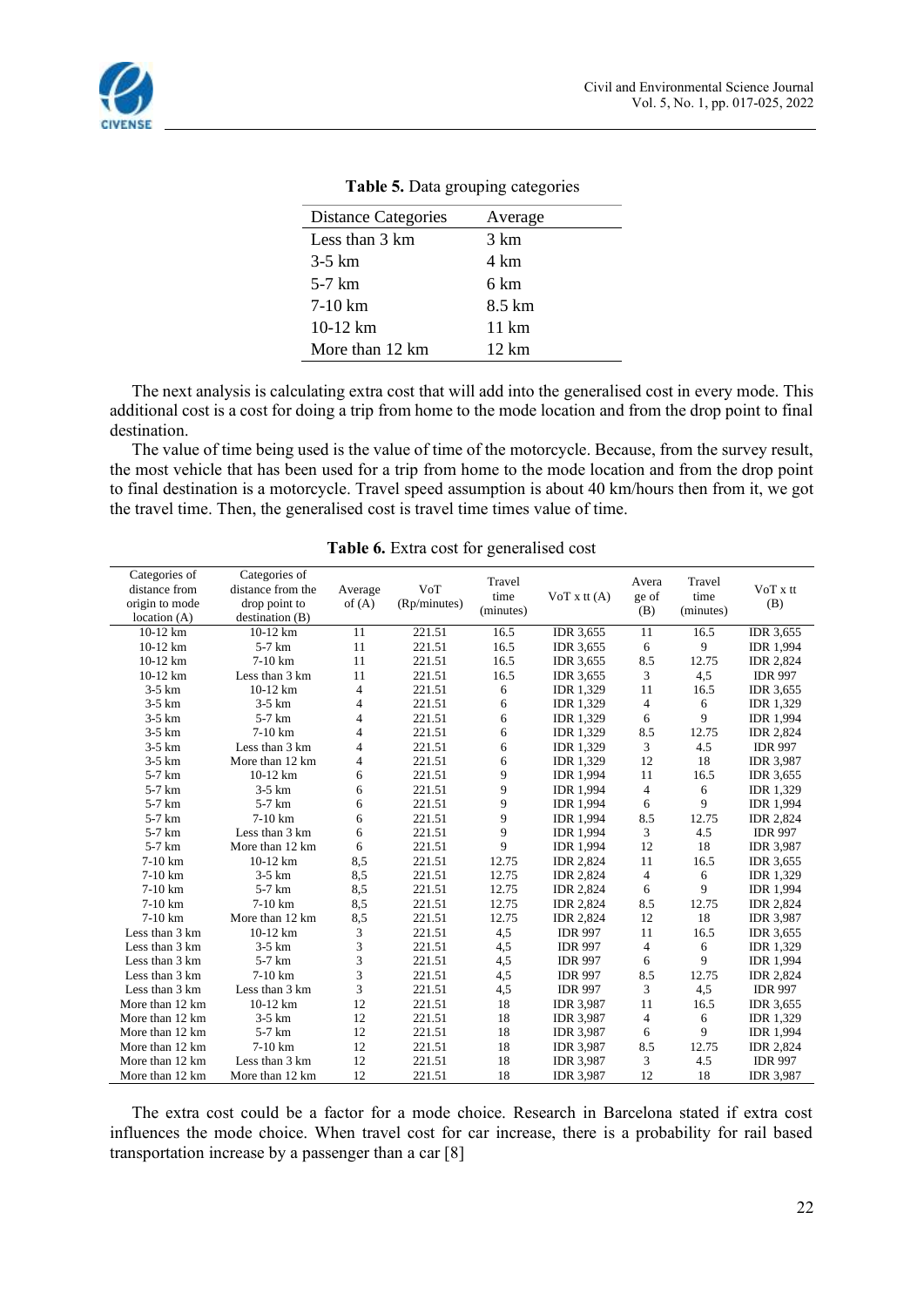

The extra cost above will be added into the generalized cost in every scenario. For example, the  $3<sup>rd</sup>$ scenarios said "If toll-bus uses combination route Tulungagung to Kertosono without toll road and Kertosono to Surabaya uses toll road", then the generalised cost used is generalised cost for Tulungagung-Kertosono-Surabaya like Table 3 above. Then, add the extra cost for each group data. Details about the calculation are shown below.

| The average origin to the mode location (A)                              | $= 11$ km          |
|--------------------------------------------------------------------------|--------------------|
| <b>VoT</b>                                                               | $=$ IDR 222/minute |
| Average travel time $(40 \text{ km/jam})$                                | $= 16.5$ minutes   |
| VoT x travel time $(A)$                                                  | $=$ IDR 3,655      |
| The average distance from drop point to destination (B)                  | $= 6 \text{ km}$   |
| Average travel time (40 km/jam)                                          | $= 9$ minutes      |
| • VoT x travel time $(B)$                                                | $=$ IDR 1,994      |
| According to table 3, the generalised cost of every mode is shown below. |                    |
| Generalised cost toll bus                                                | $=$ IDR 95,000     |
| Generalised cost non-toll bus                                            | $=$ IDR 100,000    |
| Generalised cost car                                                     | $=$ IDR 538,000    |
| Generalised cost train                                                   | $=$ IDR 66,000     |
| With extra cost, the final generalised cost is shown below               |                    |
| Generalised cost toll bus $+$ extra cost                                 | $=$ IDR 100,649    |
| Generalised cost non-toll bus $+$ extra cost                             | $=$ IDR 105,649    |
| Generalised cost car $+$ extra cost                                      | $=$ IDR 543,649    |
| Generalised cost train $+$ extra cost                                    | $=$ IDR 71,649     |
|                                                                          |                    |

Calculation on the above is just for one data in one scenario. There are 201 respondents times 8 scenarios, so there are 1500 results from a calculation like the above.

The value of generalised cost  $+$  extra cost on the above later will be used to determine the model of mode choice. First, we need to determine the value of power  $(\alpha)$  and difference  $(\beta)$  function. Use assumption with the power function (α) is 1 and the difference function (β) is 0.0001. The reason behind this assumption that there is no effect from the differentiation of generalised cost. Then, the model is shown below.

1. Power function  $(\alpha)$ 

Ptollbus =  $\frac{1}{(GC$ tollbus<sup>-a tollbus</sup> +  $G$ Cnontollbus<sup>-a nontollbuss</sup> +  $G$ Ccar<sup>-a car</sup> +  $G$ Ctrain<sup>-a train</sup>)  $GC$ tollbus $^{-\alpha}$ tollbus

 $P$  tollbus =  $\frac{Rp 100,649^{-1}}{(100.649^{-1} + 100.649^{-1} + 100.649^{-1} + 100.649^{-1} + 100.649^{-1} + 100.649^{-1} + 100.649^{-1} + 100.649^{-1} + 100.649^{-1} + 100.649^{-1} + 100.649^{-1} + 100.649^{-1} + 100.649^{-1} + 100.649^{-1} + 100.649^{-1} + 100.649^{-1}$  $\frac{1}{(1DR\ 100,649^{-1} + IDR\ 105,649^{-1} + IDR\ 543,649^{-1} + IDR\ 71,649^{-1})} = 0.11772 = 11.7\%$ 

2. Deterrence function (β)

```
\label{eq:2} \textit{Ptollbus} = \frac{1}{\textit{EXP}(-\beta \textit{tollbus}.\,\textit{GCtollbus}) + \textit{EXP}(-\beta \textit{nontollbus}.\,\textit{GCnontollbus}) + \textit{EXP}(-\beta \textit{car}.\,\textit{GCcar}) + \textit{EXP}(-\beta \textit{train}.\,\textit{GCtrain}) }EXP(-\beta to llbus.GC to llbus)
```

```
[PolBus = \frac{EXP(-0.00001. IDR 100,649) + EXP(-0.00001. IDR 105,649) + EXP(-0.00001. IDR 543,649) + EXP(-0.00001. IDR 71,649)}{ENPC(-0.00001. IDR 105,649) + EXP(-0.00001. IDR 543,649) + EXP(-0.00001. IDR 71,649)}EXP(-0.00001.IDR 100,649)
```
After the value of the two functions found, those function should be calibrated so that the model should be fit with the existing condition. In this research, the calibration method uses Normalised Mean Absolute Error or NMAE. Then, step for calibrating is shown below:

- 1. Change the existing mode choice number form into percentage.
- 2. Subtract the proportion of existing mode choice with the model proportion,  $(\beta)=0,0001$  and  $(\alpha)=1$ . The result should be an absolute number.
- 3. All of the result from that subtraction is added and find the mean, it is called MAE.
- 4. Calculate the average of existing mode choice proportion.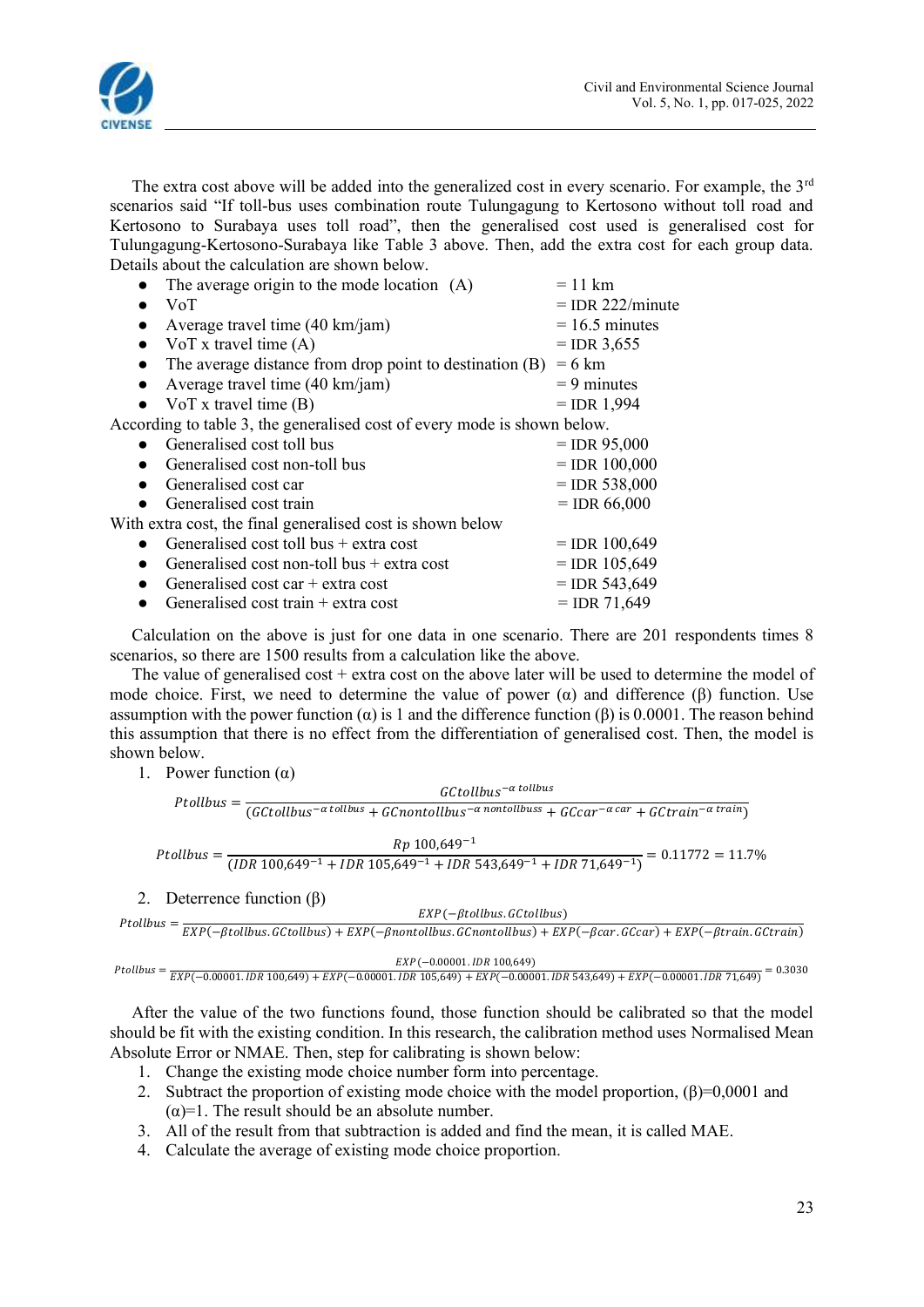

5. Determine the NMAE value by dividing the MAE with the average number of existing mode choice proportion.

The proportion value from two functions is calibrated so that the model should resemble the existing condition. The calibration analysis is using excel solver, as mentioned above.

For the calibration of power function  $(\alpha)$ 

| • Mean Absolute Error (MAE) $(\alpha)$                 | $= 0.1321$ |
|--------------------------------------------------------|------------|
| Mean   y- $\hat{y}$   ( $\alpha$ )                     | $= 0.2500$ |
| • NMAE power function $(\alpha)$                       | $= 0.5284$ |
| For the calibration of deterrence function $(\beta)$ : |            |
| • Mean Absolute Error (MAE) $(\beta)$                  | $= 0.1793$ |
| Mean   y- $\hat{y}$   ( $\beta$ )                      | $= 0.1346$ |
| • NMAE deterrence function $(\beta)$                   | $= 1.3328$ |

From the calibration calculation, we have to choose the smallest NMAE value, because the value closer to 0, the better model. The NMAE from power function value (0.5284) above is the smallest one. So, we can get a conclusion if the power function is more resemble the existing condition, then a difference function. So, the mode choice model for Tulungagung to Surabaya due to toll road are:

| $GCBusPatas^{-0.01987}$                                                                                                                                                                            |
|----------------------------------------------------------------------------------------------------------------------------------------------------------------------------------------------------|
| PBus Patas = $\frac{1}{(GCBusPatas^{-0.01987} + GCBusNonTol^{-3.07143} + GCMP^{-0.03891} + GCKA^{-0.00032})}$                                                                                      |
| $GCBusNonTol^{-3.07143}$                                                                                                                                                                           |
| $\small \label{eq:2} PBusNonTol = \frac{1}{(GCBusPatas^{-0.01987} + GCBusNonTol^{-3.07143} + GCMP^{-0.03891} + GCKA^{-0.00032})}$                                                                  |
| $GCMP^{-0.03891}$                                                                                                                                                                                  |
| $\label{eq:pm} PMP = \frac{1}{(GCBusPatas^{-0.01987} + GCBus\,NonTol^{-3.07143} + GCMP^{-0.03891} + GCKA^{-0.00032})}$                                                                             |
| $GCKA^{-0.00032}$                                                                                                                                                                                  |
| $PBKeretaApi = \frac{GCBusPatas^{-0.01987} + GCBus NonTol^{-3.07143} + GCMP^{-0.03891} + GCKA^{-0.00032})}{(GCBusPatas^{-0.01987} + GCBus NonTol^{-3.07143} + GCMP^{-0.03891} + GCKA^{-0.00032})}$ |

#### **4. Conclusions**

- a. The socio-economy characteristics of respondents for the Tulungagung-Surabaya route are dominated by female sex with a percentage of 55%, ages between 21-30 years with a percentage of 74%, the last education is D4/Bachelor with a percentage of 51%, the type of work is a student with a percentage of 42%, dominated by people who have no income, because the average student with a percentage of 31%, the purpose of traveling is for family/social needs with a percentage of 32%, and as many as 93% of mode users surveyed own a motorized vehicle. Transportation mode that been used are travel time and travel cost. The socio-economy condition is just for how is the user characteristic and not affected the model.
- b. The model obtained is using the power function with given NMAE value of 0.5284 with the following equation:

 = −0.01987 (−0.01987 + −3.07143 + −0.03891 + −0.00032) = −3,07143 (−0.01987 + −3.07143 + −0.03891 + −0.00032) = −0,03891 (−0.01987 + −3.07143 + −0.03891 + −0.00032) = <sup>−</sup>0,00032 (−0.01987 + −3.07143 + −0.03891 + −0.00032)